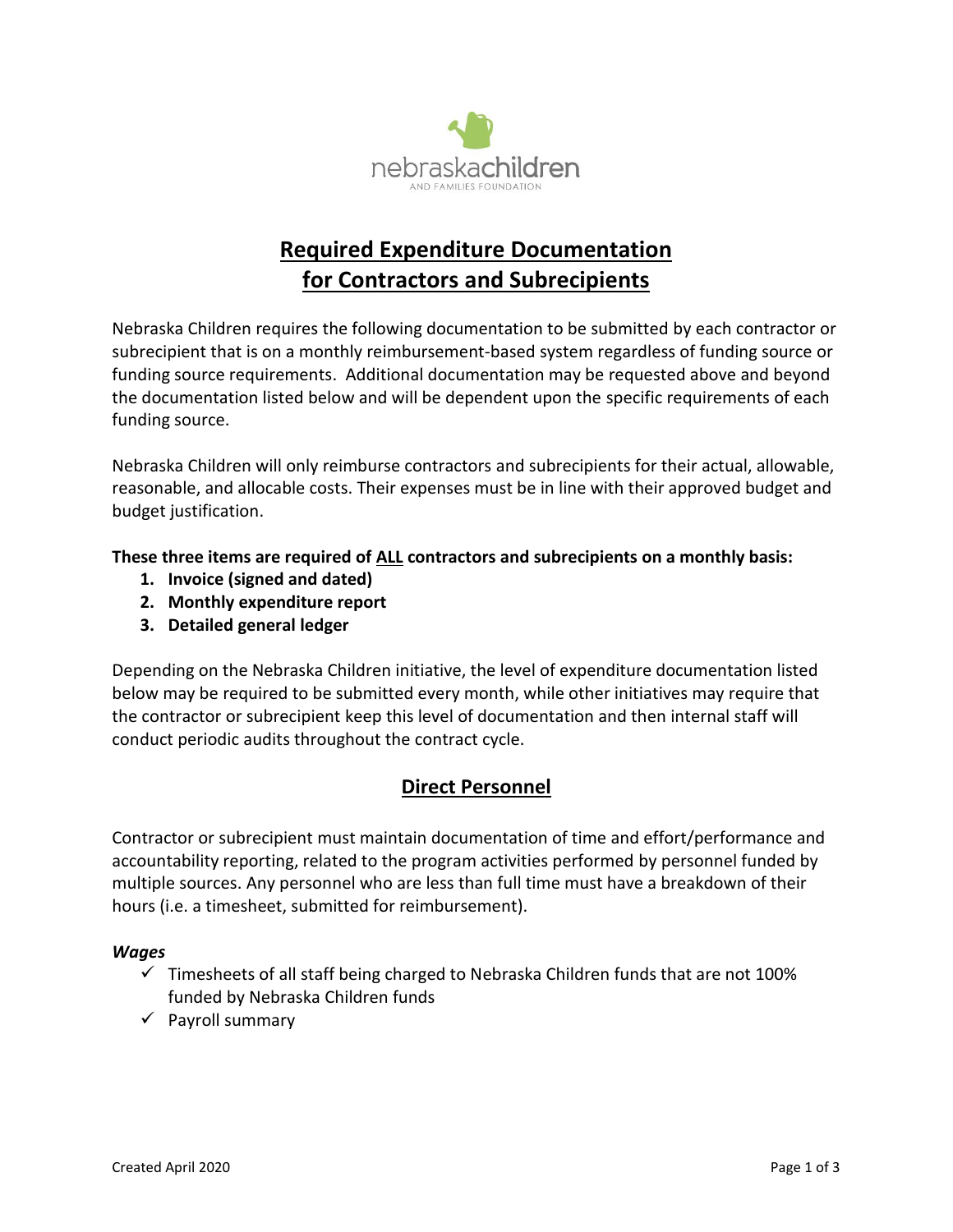## *Benefits & Payroll Taxes*

 $\checkmark$  Cost allocation plan or a one-time explanation must be submitted describing how payroll and fringe benefits are divided and charged to Nebraska Children funds for each staff person that is not funded at 100%.

# **Direct Expenses**

## *Office Operation Expenses*

- $\checkmark$  Itemized invoices and receipts
	- o Examples include phone and Internet statements, rent, insurance, software licensing, equipment leases, etc.
		- **E** These kind of expenses would need a cost-allocation plan
	- $\circ$  Expenses that are covered by an administrative rate cannot also be covered in this category

#### *Travel*

- $\checkmark$  Itemized meal receipts (for actual meal costs per diem not accepted)
	- $\circ$  Tips are allowed and will only be reimbursed up to 20% of meal cost
	- o Credit card receipts without itemization will **not** be accepted
	- o No alcohol purchases allowed
- $\checkmark$  Itemized lodging receipts
- $\checkmark$  Airfare receipts
	- o Baggage fee receipt for up to one bag
	- o Seat upgrade fee is **not** a reimbursable expense
- $\checkmark$  Mileage using personal vehicle
	- o Beginning and ending addresses (street address, city, state, zip)
	- o Purpose of travel
	- o Total miles traveled
	- o Rate per hour (must not exceed federal mileage rate)
- $\checkmark$  Vehicle rental receipts
- $\checkmark$  Fuel purchase receipts
	- o Fuel purchases for a rental vehicle is an allowable expense
	- o Fuel purchases for personal vehicle use is **not** a reimbursable expense
		- Mileage is a reimbursable expense for personal vehicle use (see above)
- $\checkmark$  Parking receipts
- $\checkmark$  Public transportation receipts (e.g. Uber, Lyft, tram ride, etc.)

#### *Equipment*

- $\checkmark$  Itemized receipts (purchase orders not acceptable)
	- $\circ$  Nonexpendable equipment is tangible property having a useful life of more than 2 years and an acquisition cost of \$5,000 or more per unit.
	- o Expendable items should be reported in the "Supplies" category